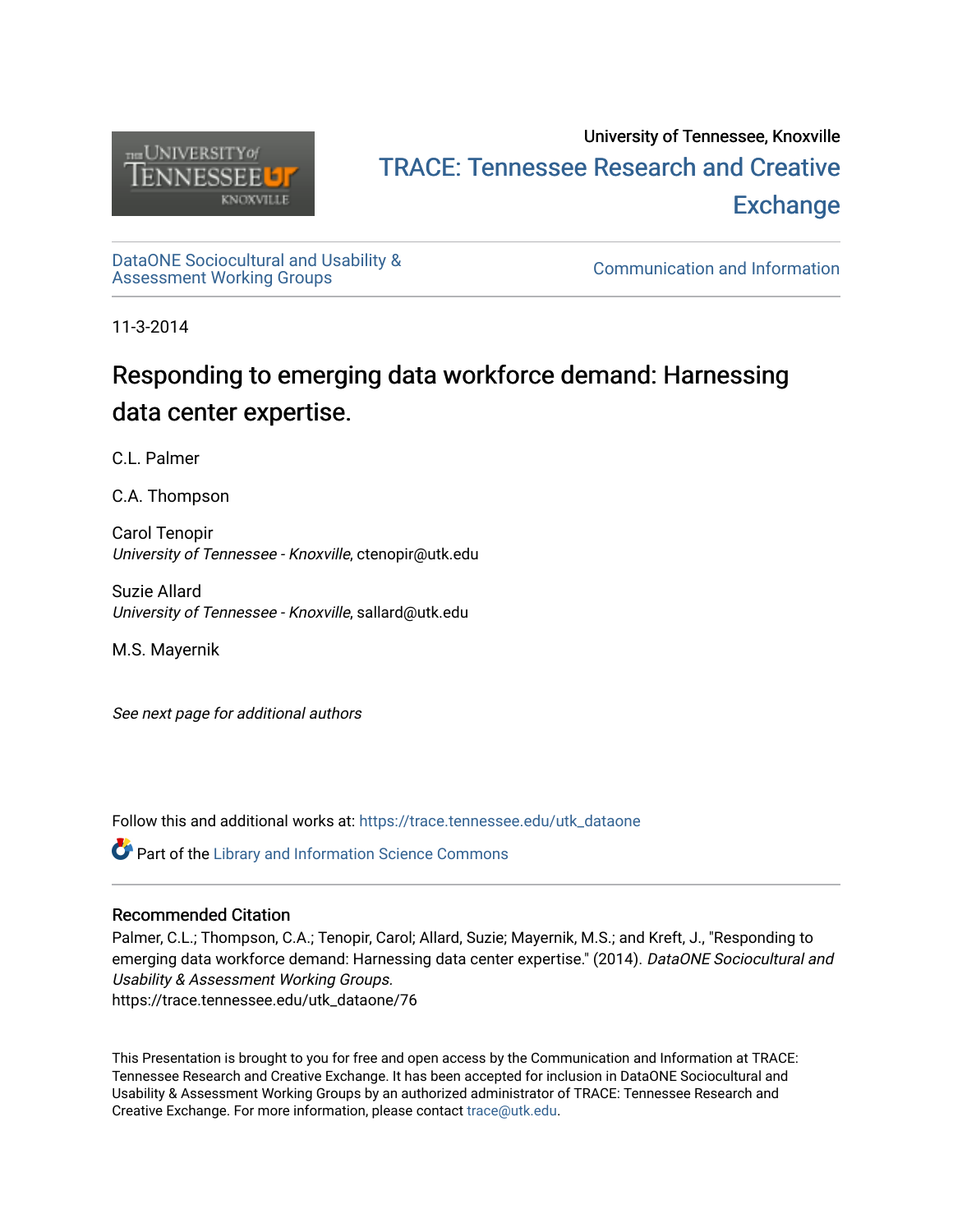# Authors

C.L. Palmer, C.A. Thompson, Carol Tenopir, Suzie Allard, M.S. Mayernik, and J. Kreft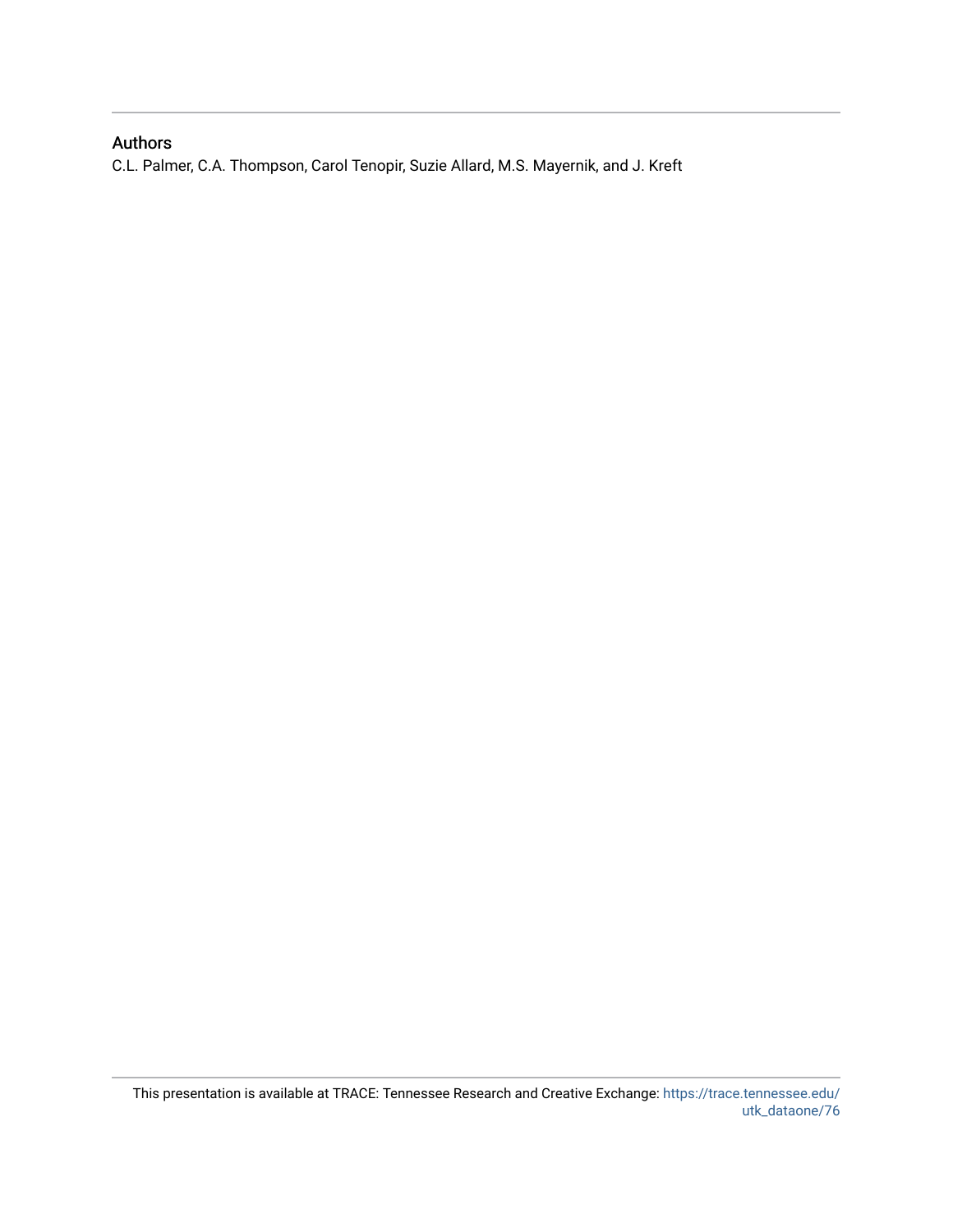# **Responding to Emerging Data Workforce Demand: Harnessing Data Center Expertise**

# **Carole L. Palmer & Cheryl A. Thompson**

Graduate School of Library & Information Science, Center for Informatics Research in Science & Scholarship, University of Illinois at Urbana-Champaign clpalmer@illinois.edu, cathmps @illinois.edu

# **Matthew S. Mayernik**

National Center for Atmospheric Research, University Corporation for Atmospheric Research mayernik@ucar.edu

# **ABSTRACT**

As demand for data expertise intensifies, educators are developing new programs to prepare professionals for emerging roles in data systems and services. They are challenged, however, by not knowing enough about evolving workforce needs and the state-of-the-art and emerging best practices at the forefront of the field. This interactive panel will report on recent studies on workforce demand and educational strategies that are meeting that demand through academic programs built in partnership with established data centers. This panel will offer insights from both LIS educators and practicing professionals in data centers, on building collaborations to develop curriculum and field experiences for students.

# **Keywords**

data curation, LIS education, workforce trends, data centers, data systems and services, research data expertise

# **INTRODUCTION**

In this era of data intensive research, demand for data expertise is intensifying as data production proceeds at a relentless pace and need escalates for infrastructure, services, and technological advances to manage and use these data. Organizations of all kinds are recognizing the important contributions data professionals can make to local management and application of data resources and to the development of data systems and services at the

{This is the space reserved for copyright notices.]

*ASIST 2014,November 1-4*, 2014, Seattle, WA, USA.

[Author Retains Copyright. Insert personal or institutional copyright notice here.]

# **Carol Tenopir & Suzie Allard**

School of Information Sciences, College of Communication & Information, University of Tennessee at Knoxville ctenopir@utk.edu, sallard@utk.edu

**James (Jim) Kreft** Center for Integrated Data Analytics, U.S. Geological Survey jkreft@usgs.gov

institutional, disciplinary, national, and international levels. Educators in Library and Information Science (LIS) schools and iSchools are working hard to develop programs that adequately prepare professionals to move into these roles (Gold, 2010). They are challenged, however, by not knowing enough about how expectations are evolving in the workforce and by the lack of formalized or codified best practices, as they continually change in response to new problems and advances in informatics, data science, and data curation. This panel will address both workforce demand and how to meet that demand through engagement and partnerships between educational programs and established data centers.

The data workforce requires professionals with specific skills and knowledge in data management, preservation, access and use, and ensuring data integrity (American Council of Learned Societies, 2006; Atkins, 2003; Rusbridge, 2007; Lord & Macdonald, 2003). As expected, new data professional roles have emerged such as data curator, data scientist, and data journalist (Lyon, Wright, Corti, Edmunds, & Bennett, 2013). The Library Journal survey of 2012 LIS graduates identified "data librarian" as an emerging professional role along with the more general growth of responsibility in libraries for digital content management (Maatta, 2013).

Panelists will report on more recent analyses that demonstrate how these trends are evolving. Results from a survey of North American academic libraries conducted as part of the NSF-funded DataONE project show the wide range of research data services now offered or planned by academic libraries. Placement and survey data from graduates specializing in data curation provide indicators of how positions are evolving and first-hand accounts of professional responsibilities and preparation currently needed by data professionals (Palmer, Thompson, Baker, & Senseney, 2014). Results from a study of data center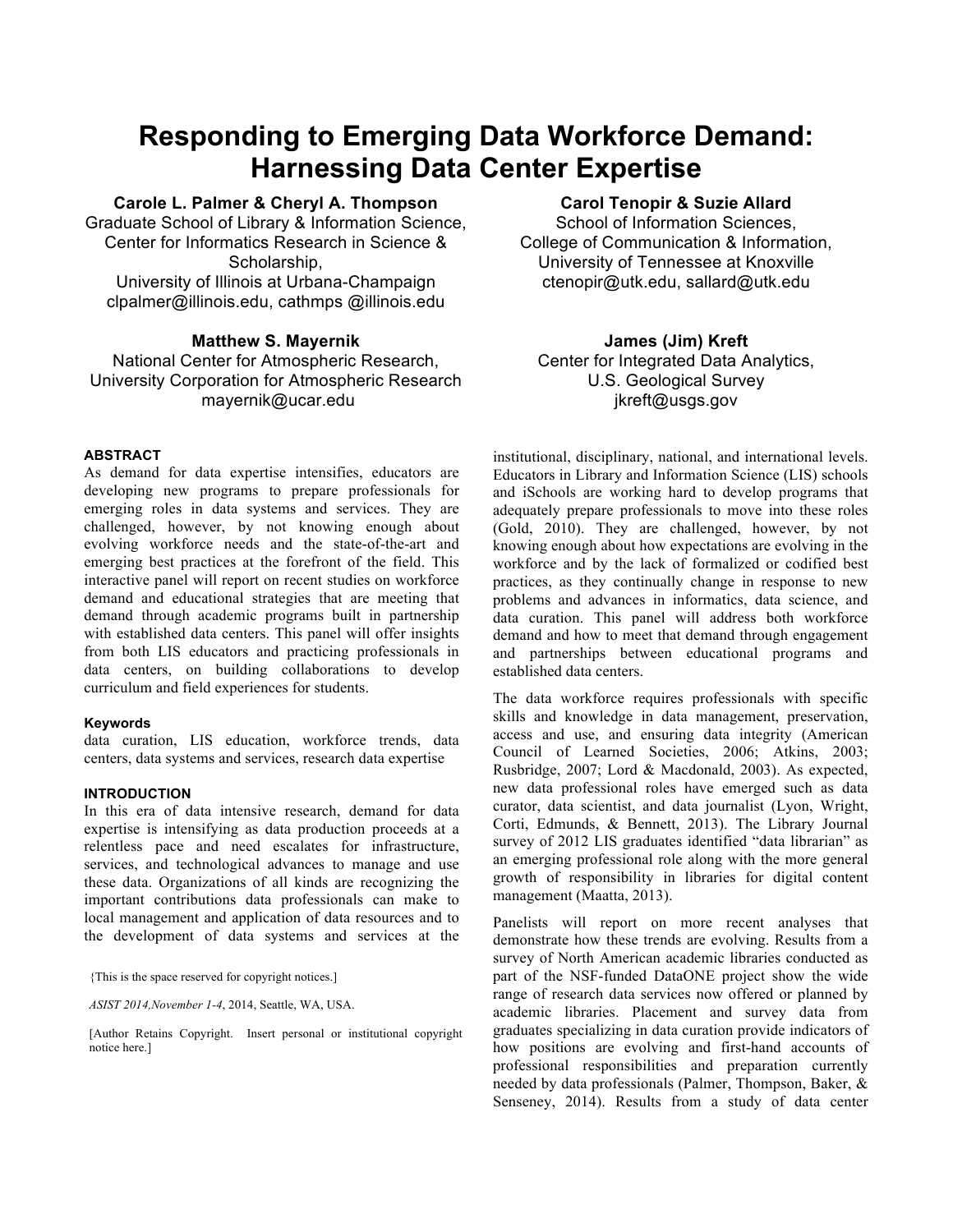employers, as part of the Data Curation Education in Research Centers (DCERC) initiative (Kelly, et al. 2013; Palmer, Thompson, Mayernik, Williams, & Allard, 2014), provides a critical perspective of the evolving profession and the challenges and opportunities we face as educators.

To be effective in this dynamic environment of data systems and services, it is essential for academic programs to expose students to real-world emerging data practices (Gregory & Guss, 2011). The panel will offer insights, from both LIS educators and practicing professionals in data centers, on building collaborations to develop curriculum and field experiences for students. In particular, national data centers, where data systems and services have been maturing for many decades, have extensive state-of-the-art expertise to share. At the same time, the principles and approaches of the information professions have much to contribute to existing data center operations. Thus, partnerships between data curation education programs and premier data centers are mutually beneficial and one of the most promising strategies for innovation in data workforce development.

# **KEY CONTRIBUTIONS**

The panel will enable the ASIST community to engage around current data workforce trends and approaches to preparing students to work in the rapidly changing field of scientific data curation. The presentations will contribute results from workforce studies and lessons learned and unique perspectives from educators and federal data center personnel, as well as student experiences in education programs and as new professionals in data centers.

#### **PANELISTS**

#### **Research Data Services: What Opportunities Really Exist in Academic Libraries?**

**Carol Tenopir** is a Chancellor's Professor at the School of Information Sciences; Director of the Center for Information and Communication Studies; and Director of Research, College of Communication and Information at the University of Tennessee at Knoxville. Dr. Tenopir is a DCERC co-investigator, and her research focuses on information access and retrieval in science and scholarship. She will report on the 2014 survey of academic libraries conducted as part of DataONE, an NSF-funded cyberinfrastructure for environmental science information, to shed light on the job opportunities for data curation graduates in these settings.

#### **Lessons Learned from Job Placements, Internships, and Employer Interviews**

**Carole L. Palmer** is Director of the Center for Informatics Research in Science and Scholarship (CIRSS) and Professor in the Graduate School of Library and Information Science (GSLIS) at the University of Illinois at Urbana-Champaign. She has been leading education initiatives in data curation since 2005 and is the Principal Investigator on the Data Curation in Research Centers

(DCERC) project and the Site-Based Data Curation project, both funded by IMLS. She served as co-PI on the NSF Data Conservancy initiative and is a member of the National Academy of Sciences study committee on preparing the digital curation workforce.

**Cheryl A. Thompson** is a doctoral student at GSLIS and research assistant at CIRSS at the University of Illinois at Urbana-Champaign. As the DCERC project coordinator, she is engaged in the project evaluation and the interviews with data facilities. She also worked on the survey of UIUC GSLIS graduates specializing in data curation.

Palmer and Thompson will report on the jobs and responsibilities of new graduates working in the field of data curation, focusing on the 50% who are working outside of academic libraries. They will cover how engagement with the National Center for Atmospheric Research (NCAR/UCAR) and other data centers has enhanced the GSLIS data curation program and new results from interviews on data staffing needs at national labs and data facilities.

# **Data Center Perspective on Engagement with LIS Programs**

**Matthew S. Mayernik** is a Project Scientist and Research Data Services Specialist in the NCAR/UCAR Library. Dr. Mayernik's work focuses on data service development including data curation education, data publication and citation, metadata practices and standards, and social and institutional aspects of research data. He serves as a DCERC co-investigator involved in designing and administering the Master's and Doctoral student field placements at NCAR and in evaluating the DCERC model for sustainability at NCAR and transferability to other research centers. His presentation will provide a research center perspective on preparing students for data curation roles and engaging with LIS educators and students.

# **Educator Perspective on Engagement with Research Centers**

**Suzie Allard** is Associate Professor and Associate Director at the School of Information Sciences at the University of Tennessee at Knoxville and holds an appointment at Y-12 National Security Complex. Dr. Allard's research interests focus on how scientists use and communicate information. Allard is actively involved in preparing LIS students for the scientific data workforce and is co-investigator on the DCERC project and principal investigator on other educational projects including Science Data and Information Professionals for the Future (SciData), and Data Specialists Enabling Team Science (Team Science). On DataONE, Allard is a co-investigator and member of the leadership team. She has worked with Oak Ridge National Laboratory (ORNL), U.S. Geological Survey (USGS), and Y-12 National Security Complex to connect classroom work to practical experiences and to provide internship opportunities for students. Recently, she has completed a